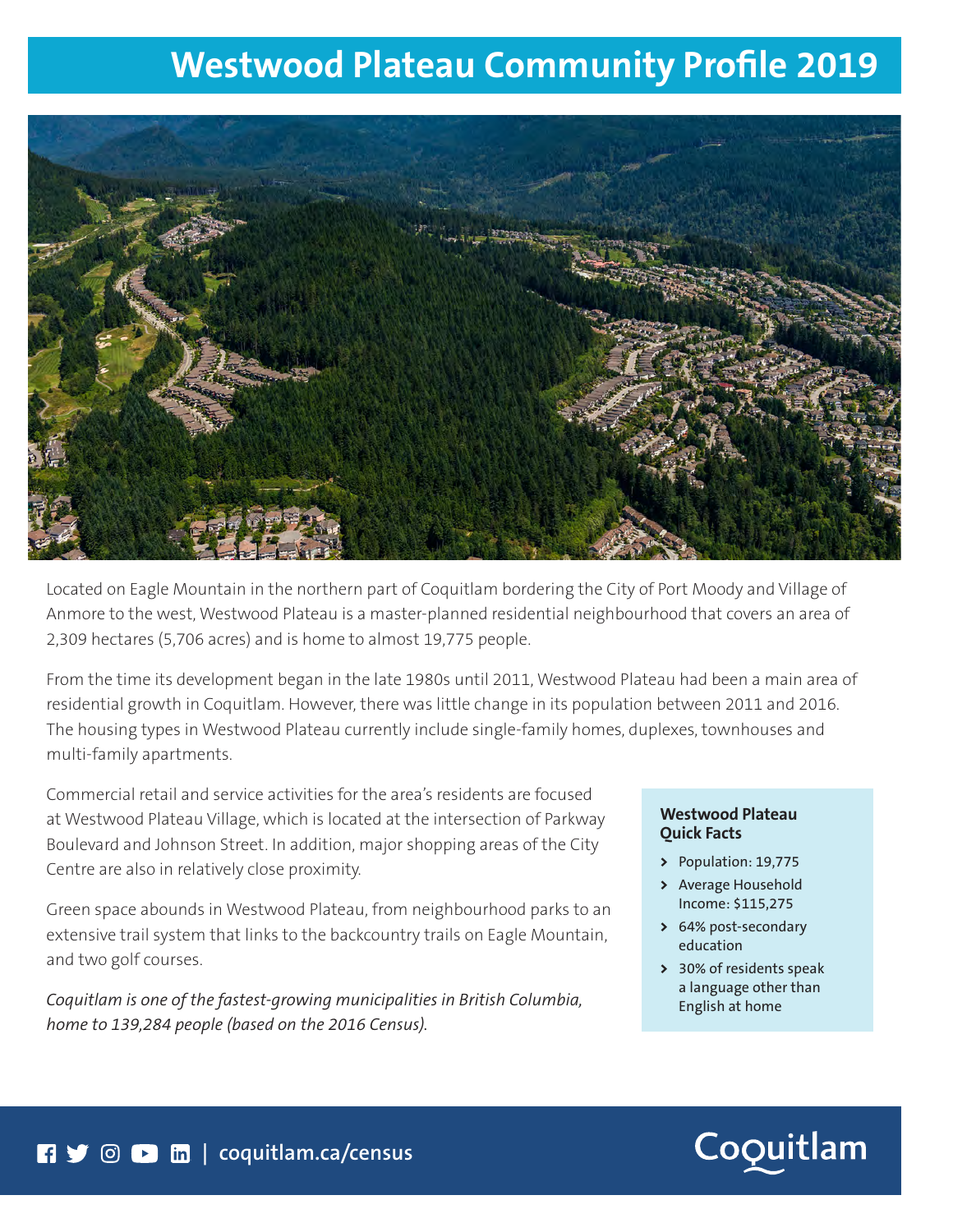# **2016 City Centre vs. Coquitlam Population by Age Group Westwood Plateau compared to All of Coquitlam**

### **2016 Westwood Plateau vs. Coquitlam Population by Age Group**



### **2016 Westwood Plateau vs. Coquitlam Top 10 Labour Force by Industry**

*Source: Census Canada 2016*

(% of total population in Labour Force) Westwood Plateau Coquitlam





4%

#### **2016 Westwood Plateau vs. Coquitlam Education by Degree**

University certificate, diploma or degree at bachelor level or above *Source: Census Canada 2016* (% of Postsecondary certificate, diploma and degree responses) Westwood Plateau **Coquitlam** 

University certificate or diploma below bachelor level

College, CEGEP or other non-university



62%

Apprenticeship or trades certificate or diploma

## **2016 Westwood Plateau vs. Coquitlam**

certificate or diploma

**Top 10 Languages Spoken Most Often at Home BUSINESS BUSINESS**

*Source: Census Canada 2016* **BUSINESS**

(% of single responses) Westwood Plateau Coquitlam



#### **2016 Westwood Plateau vs. Coquitlam Dwellings by Structural Type of Dwelling**  40 ا سے م 50  $\Box$ Source: Census Canada 2016 **Westwood Plateau Coquitlam** ۳L ЧО 口店 ЦÓ o. П 40 क Ш П П कार 40  $\Box$ г Г mг П 40 口口 п  $\Box$ ЦΠ Π **10% 11% 12% 22% 16% 10% 6% 3% 15% 14% 41% 39%** Apartment Apartment Triplex/Quadruplex/Row Duplex | Single Family House Single Family House 5+ Stories ≤4 Stories House/Townhouse (with Secondary Suite) (without Secondary Suite)

### **2016 Westwood Plateau vs. Coquitlam Dwellings by Tenure**

*Source: Census Canada 2016* (% of Total Private Households) Westwood Plateau Coquitlam



### **2016 Westwood Plateau vs. Coquitlam Commuting Duration**

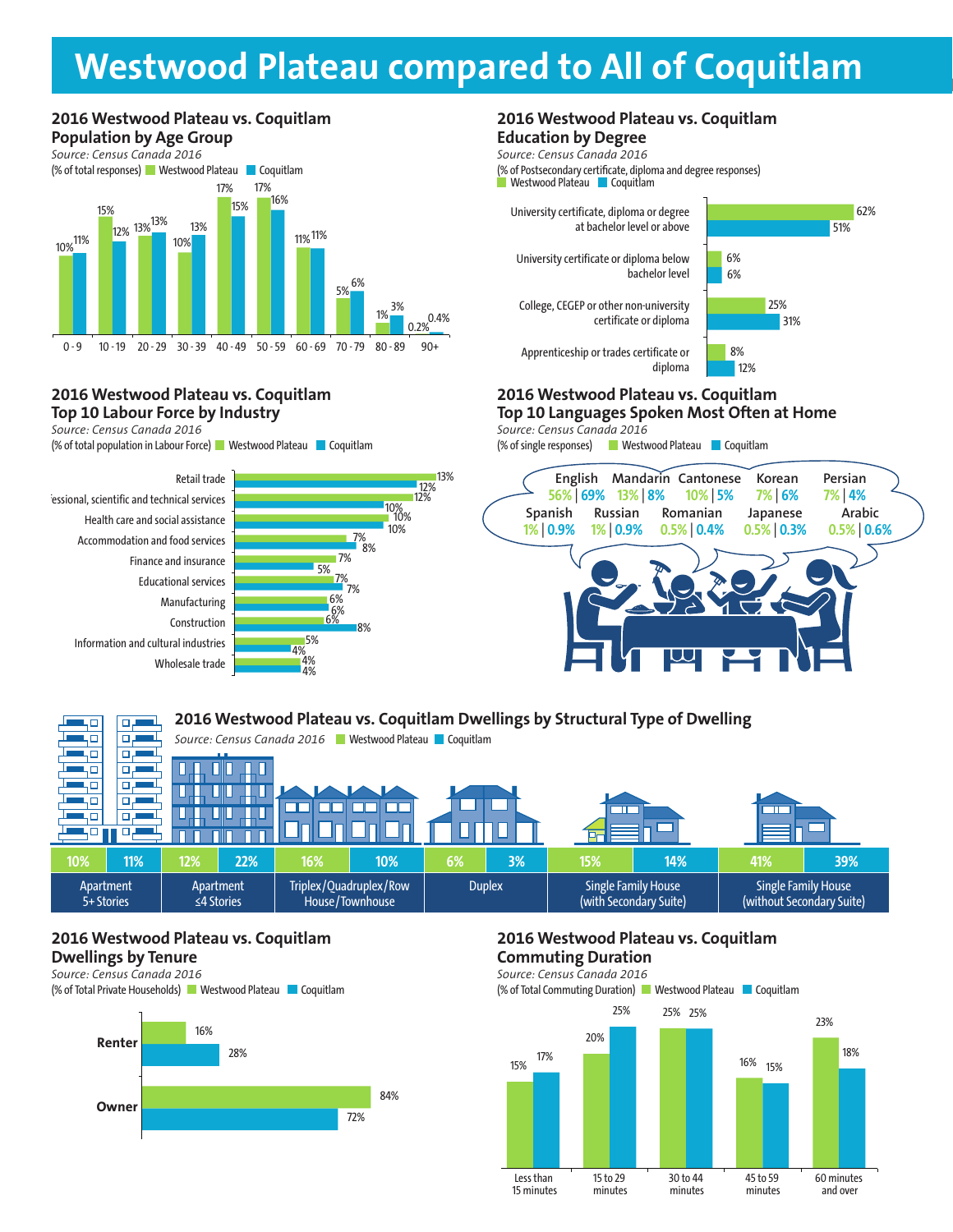# **Westwood Plateau 2006 vs. 2016**

# **1981 – 2016 Westwood Plateau**

**Population Count**

*Source: Census Canada 1981, 1986,1991, 1996, 2001, 2006, 2011, 2016*



#### **2006 vs. 2016 Westwood Plateau Top 5 Languages Spoken Most Often at Home** *Source: Census Canada 2006 and 2016*





#### **2015 Westwood Plateau vs. Coquitlam and Metro Vancouver Household Income Statistics**

*Source: Census Canada 2016*





## **2006 vs. 2016 Westwood Plateau**

**Immigrant Population by Age at Immigration** *Source: Census Canada 2006 and 2016* **BUSINESS**

(% of Immigrant Population)



#### **2006 vs. 2016 Westwood Plateau Dwellings by Structural Type of Dwelling**  'n. ا سے م пp *Source: Census Canada 2006 and 2016* 2006 2016 цο цά بر ص ЦΠ वर П П L ЦÓ क П П Ш Ш ┓ LП  $\Box$ ┱  $\Box$  $\Box$ F П П 1.0  $\Box$ цο 모년 п п **0% 11% 10% 12% 14% 16% 6% 6% 15% 15% 54% 41%** Apartment Apartment Triplex/Quadruplex/Row Duplex | Single Family House Single Family House 5+ Stories ≤4 Stories House/Townhouse (with Secondary Suite) (without Secondary Suite)

### **2006 vs. 2016 Westwood Plateau Transportation**

*Source: Census Canada 2006 and 2016* (% of Total Main Mode of Commuting) 2006 2016



# Did you know?

Westwood Plateau was once home to Canada's first purpose-built road racing circuit (operated between 1959 and 1990).